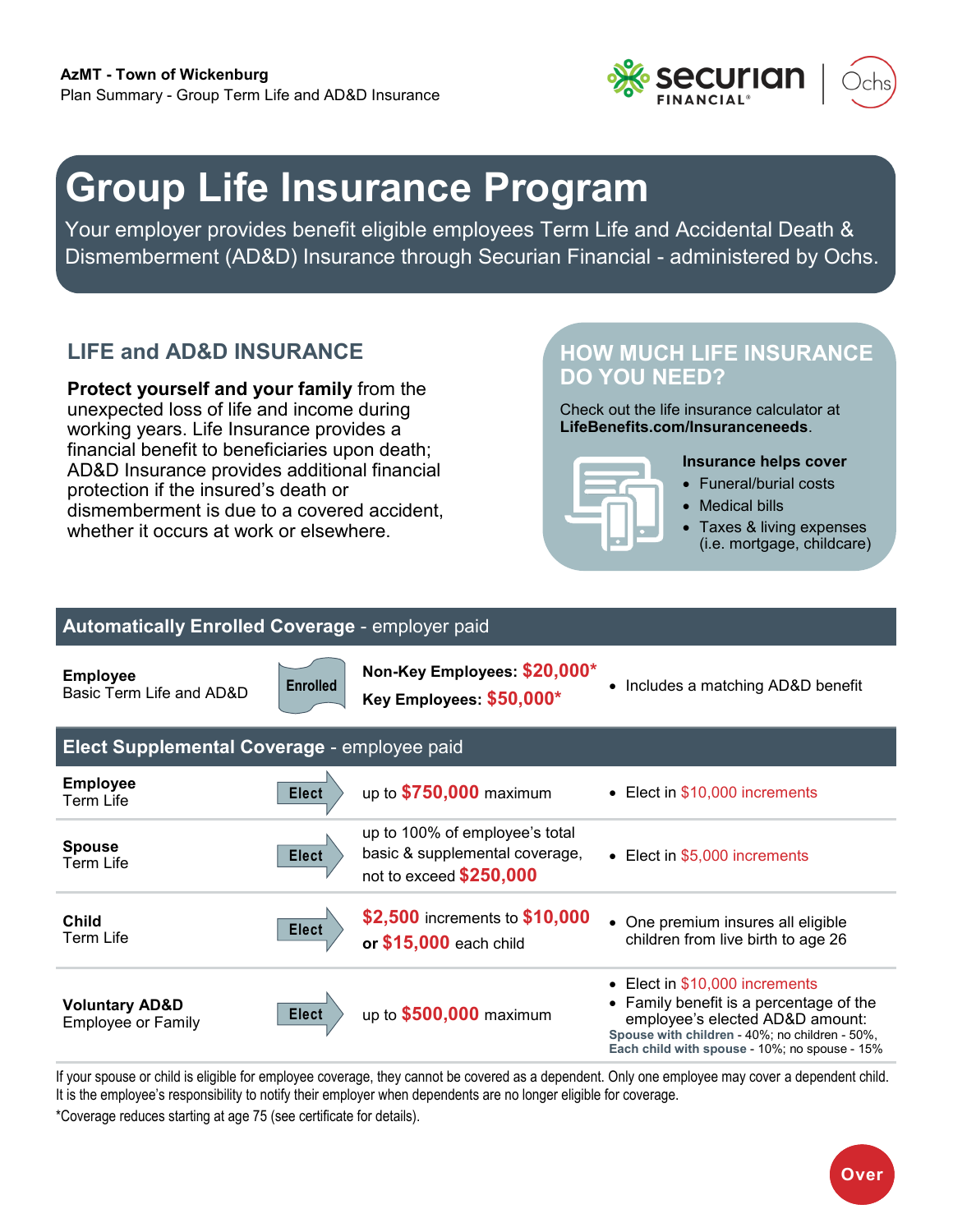### **MONTHLY COST**

**Employee or Spouse Supplemental Term Life** See rate grid for easy cost calculation.

| Age       | <b>Employee</b>         | <b>Spouse</b>           |  |  |  |
|-----------|-------------------------|-------------------------|--|--|--|
|           | <b>Rate per \$1,000</b> | <b>Rate per \$1,000</b> |  |  |  |
| $25$      | \$0.060                 | \$0.049                 |  |  |  |
| 25-29     | \$0.060                 | \$0.049                 |  |  |  |
| $30 - 34$ | \$0.080                 | \$0.050                 |  |  |  |
| $35 - 39$ | \$0.090                 | \$0.066                 |  |  |  |
| 40-44     | \$0.124                 | \$0.093                 |  |  |  |
| 45-49     | \$0.201                 | \$0.141                 |  |  |  |
| 50-54     | \$0.307                 | \$0.214                 |  |  |  |
| 55-59     | \$0.496                 | \$0.356                 |  |  |  |
| 60-64     | \$0.660                 | \$0.538                 |  |  |  |
| 65-69     | \$1.270                 | \$0.914                 |  |  |  |
| 70-74     | \$2.060                 | \$1.624                 |  |  |  |
| $75*$     | \$7.532                 | \$3.340                 |  |  |  |

\*Rates beyond age 75 are available upon request. Rates increase with age and all rates are subject to change.

#### **MONTHLY COST**

| <b>Child Term Life</b>                                                                                                                                   | <b>Voluntary AD&amp;D</b>                                             |
|----------------------------------------------------------------------------------------------------------------------------------------------------------|-----------------------------------------------------------------------|
| $$2,500 - $0.325$<br>$$5,000 - $0.650$<br>\$7,500 - \$0.975<br>$$10,000 - $1.300$<br>$$15,000 - $1.950$<br>One premium insures all<br>eligible children. | <b>Rate per \$10,000</b><br>Employee: \$0.30<br><b>Family: \$0.45</b> |
|                                                                                                                                                          |                                                                       |

### **ENROLL NOW**

**on the employee online portal** by the enrollment deadline. Premiums will be automatically deducted from your paycheck.

### **BENEFICIARY DESIGNATIONS**

**Naming a beneficiary is an important right**  of life insurance ownership; this determines who receives the death benefit. It is recommended that you review and update your elections periodically.

### **ADDITIONAL FEATURES**

- **Waiver of Premium** If you become totally and permanently disabled, according to the terms of your certificate, life insurance premiums may be waived.
- **Accelerated Benefit** If an insured person is diagnosed with a terminal illness, as defined in your certificate, he/she may be eligible to request early payment of the life insurance in force.
- **Continuation**  If you are no longer eligible for coverage as an active employee, you may be eligible to continue your coverage, if elected during the limited enrolment period. Premiums may be higher than those paid by active employees. Contact your employer or Ochs for information.

#### **NEWLY HIRED EMPLOYEES**

A special guaranteed issue opportunity is available for newly hired employees during their initial 31 day enrollment period. No evidence of insurability is required for the following **guaranteed amounts:** 

- **Employee** up to **\$250,000**
- **Spouse** up to **\$30,000**
- **Child all coverage**
- **Voluntary AD&D all coverage**

*Evidence of insurability is required for elections above the guaranteed amounts.* 

#### **ANNUAL ENROLLMENT**

During your employer's designated annual enrollment period, no evidence of insurability is required for the following **guaranteed amounts:** 

- **Employee** add or increase by **\$10,000** (provided the resulting amount does not exceed \$250,000 of total coverage)
- **Child all coverage**
- **Voluntary AD&D all coverage**

*Evidence of insurability is required for elections above the guaranteed amounts and all other elections.*

#### **OTHER ENROLLMENT**

If your policy or employer allows enrollment outside of their designated enrollment periods, **elections will require evidence of insurability.** *If you experience a family status change, check with your employer within 31 days to confirm guaranteed issue eligibility.*



This is a summary of plan provisions related to the insurance policy underwritten by Minnesota Life Insurance Company. In the event of a conflict between this summary and the policy and/or certificate, the policy and/or certificate shall dictate the insurance provisions, exclusions, all limitations and terms of coverage.

Securian Financial is the marketing name for Securian Financial Group, Inc. and its affiliates. Minnesota Life is an affiliate of Securian Financial Group, Inc.

Products are offered under policy form series MHC-96-13180.2 and 02-30428

**Ochs, Inc.** A Securian Financial Company 400 Robert Street N, Ste. 1880, St. Paul, MN 55101



**Email:** ochs@ochsinc.com **Phone:** 651-665-3789 • 1-800-392-7295 **Web:** [ochsinc.com](http://www.ochsinc.com/)

F-ochs Rev 04-2021 1098715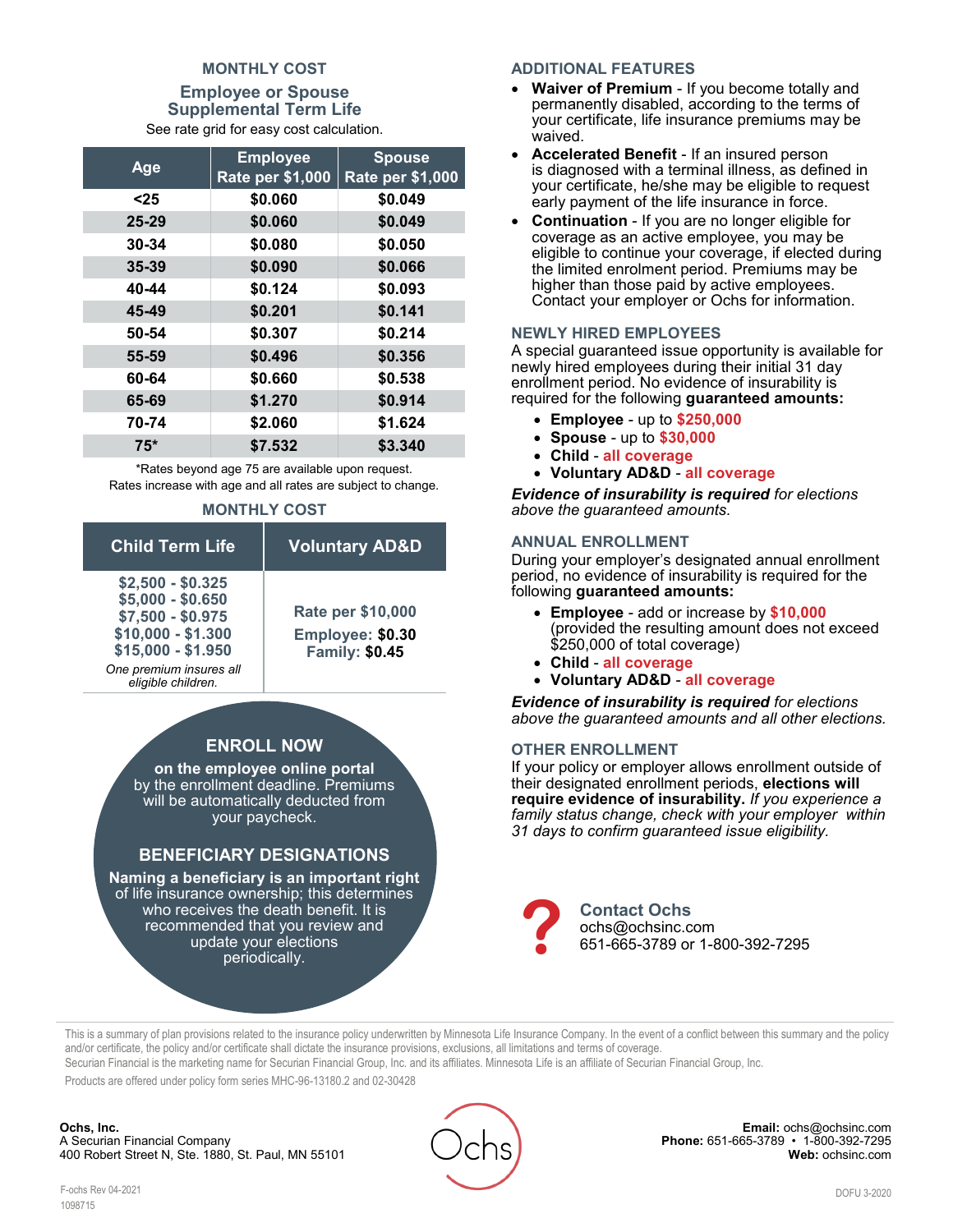

)chs)



| Age                 | < 25    | 25-29   | $30 - 34$ | $35 - 39$ | $40 - 44$ | $45 - 49$ | 50-54   | $55 - 59$ | 60-64   | 65-69   | 70-74*   |
|---------------------|---------|---------|-----------|-----------|-----------|-----------|---------|-----------|---------|---------|----------|
| Rate per<br>\$1,000 | \$0.060 | \$0.060 | \$0.080   | \$0.090   | \$0.124   | \$0.201   | \$0.307 | \$0.496   | \$0.660 | \$1.270 | \$2.060  |
| Coverage            |         |         |           |           |           |           |         |           |         |         |          |
| \$10,000            | 0.60    | 0.60    | 0.80      | 0.90      | 1.24      | 2.01      | 3.07    | 4.96      | 6.60    | 12.70   | 20.60    |
| \$20,000            | 1.20    | 1.20    | 1.60      | 1.80      | 2.48      | 4.02      | 6.14    | 9.92      | 13.20   | 25.40   | 41.20    |
| \$30,000            | 1.80    | 1.80    | 2.40      | 2.70      | 3.72      | 6.03      | 9.21    | 14.88     | 19.80   | 38.10   | 61.80    |
| \$40,000            | 2.40    | 2.40    | 3.20      | 3.60      | 4.96      | 8.04      | 12.28   | 19.84     | 26.40   | 50.80   | 82.40    |
| \$50,000            | 3.00    | 3.00    | 4.00      | 4.50      | 6.20      | 10.05     | 15.35   | 24.80     | 33.00   | 63.50   | 103.00   |
| \$60,000            | 3.60    | 3.60    | 4.80      | 5.40      | 7.44      | 12.06     | 18.42   | 29.76     | 39.60   | 76.20   | 123.60   |
| \$70,000            | 4.20    | 4.20    | 5.60      | 6.30      | 8.68      | 14.07     | 21.49   | 34.72     | 46.20   | 88.90   | 144.20   |
| \$80,000            | 4.80    | 4.80    | 6.40      | 7.20      | 9.92      | 16.08     | 24.56   | 39.68     | 52.80   | 101.60  | 164.80   |
| \$90,000            | 5.40    | 5.40    | 7.20      | 8.10      | 11.16     | 18.09     | 27.63   | 44.64     | 59.40   | 114.30  | 185.40   |
| \$100,000           | 6.00    | 6.00    | 8.00      | 9.00      | 12.40     | 20.10     | 30.70   | 49.60     | 66.00   | 127.00  | 206.00   |
| \$110,000           | 6.60    | 6.60    | 8.80      | 9.90      | 13.64     | 22.11     | 33.77   | 54.56     | 72.60   | 139.70  | 226.60   |
| \$120,000           | 7.20    | 7.20    | 9.60      | 10.80     | 14.88     | 24.12     | 36.84   | 59.52     | 79.20   | 152.40  | 247.20   |
| \$130,000           | 7.80    | 7.80    | 10.40     | 11.70     | 16.12     | 26.13     | 39.91   | 64.48     | 85.80   | 165.10  | 267.80   |
| \$140,000           | 8.40    | 8.40    | 11.20     | 12.60     | 17.36     | 28.14     | 42.98   | 69.44     | 92.40   | 177.80  | 288.40   |
| \$150,000           | 9.00    | 9.00    | 12.00     | 13.50     | 18.60     | 30.15     | 46.05   | 74.40     | 99.00   | 190.50  | 309.00   |
| \$160,000           | 9.60    | 9.60    | 12.80     | 14.40     | 19.84     | 32.16     | 49.12   | 79.36     | 105.60  | 203.20  | 329.60   |
| \$170,000           | 10.20   | 10.20   | 13.60     | 15.30     | 21.08     | 34.17     | 52.19   | 84.32     | 112.20  | 215.90  | 350.20   |
| \$180,000           | 10.80   | 10.80   | 14.40     | 16.20     | 22.32     | 36.18     | 55.26   | 89.28     | 118.80  | 228.60  | 370.80   |
| \$190,000           | 11.40   | 11.40   | 15.20     | 17.10     | 23.56     | 38.19     | 58.33   | 94.24     | 125.40  | 241.30  | 391.40   |
| \$200,000           | 12.00   | 12.00   | 16.00     | 18.00     | 24.80     | 40.20     | 61.40   | 99.20     | 132.00  | 254.00  | 412.00   |
| \$210,000           | 12.60   | 12.60   | 16.80     | 18.90     | 26.04     | 42.21     | 64.47   | 104.16    | 138.60  | 266.70  | 432.60   |
| \$220,000           | 13.20   | 13.20   | 17.60     | 19.80     | 27.28     | 44.22     | 67.54   | 109.12    | 145.20  | 279.40  | 453.20   |
| \$230,000           | 13.80   | 13.80   | 18.40     | 20.70     | 28.52     | 46.23     | 70.61   | 114.08    | 151.80  | 292.10  | 473.80   |
| \$240,000           | 14.40   | 14.40   | 19.20     | 21.60     | 29.76     | 48.24     | 73.68   | 119.04    | 158.40  | 304.80  | 494.40   |
| \$250,000           | 15.00   | 15.00   | 20.00     | 22.50     | 31.00     | 50.25     | 76.75   | 124.00    | 165.00  | 317.50  | 515.00   |
| \$260,000           | 15.60   | 15.60   | 20.80     | 23.40     | 32.24     | 52.26     | 79.82   | 128.96    | 171.60  | 330.20  | 535.60   |
| \$270,000           | 16.20   | 16.20   | 21.60     | 24.30     | 33.48     | 54.27     | 82.89   | 133.92    | 178.20  | 342.90  | 556.20   |
| \$280,000           | 16.80   | 16.80   | 22.40     | 25.20     | 34.72     | 56.28     | 85.96   | 138.88    | 184.80  | 355.60  | 576.80   |
| \$290,000           | 17.40   | 17.40   | 23.20     | 26.10     | 35.96     | 58.29     | 89.03   | 143.84    | 191.40  | 368.30  | 597.40   |
| \$300,000           | 18.00   | 18.00   | 24.00     | 27.00     | 37.20     | 60.30     | 92.10   | 148.80    | 198.00  | 381.00  | 618.00   |
| \$350,000           | 21.00   | 21.00   | 28.00     | 31.50     | 43.40     | 70.35     | 107.45  | 173.60    | 231.00  | 444.50  | 721.00   |
| \$400,000           | 24.00   | 24.00   | 32.00     | 36.00     | 49.60     | 80.40     | 122.80  | 198.40    | 264.00  | 508.00  | 824.00   |
| \$450,000           | 27.00   | 27.00   | 36.00     | 40.50     | 55.80     | 90.45     | 138.15  | 223.20    | 297.00  | 571.50  | 927.00   |
| \$500,000           | 30.00   | 30.00   | 40.00     | 45.00     | 62.00     | 100.50    | 153.50  | 248.00    | 330.00  | 635.00  | 1,030.00 |

Rate Grid AzMT - Town of Wickenburg.doc **Rev 4-2020** *\*Additional rates available upon request* Rates change according to age brackets.